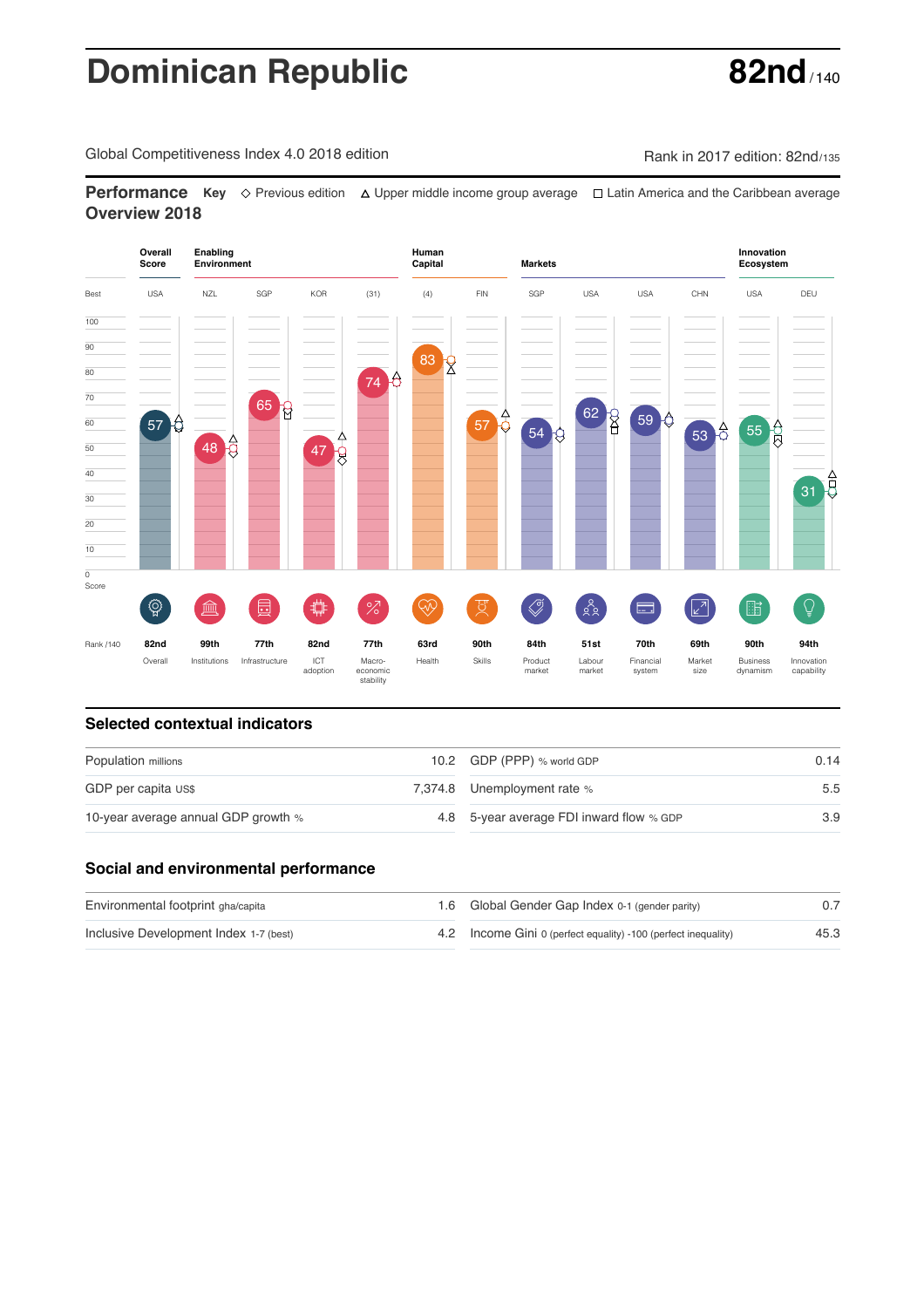# **Dominican Republic 82nd**/140

| <b>Index Component</b>                                                             | Value                        | Score *            | Rank/140 | <b>Best Performer</b>                |
|------------------------------------------------------------------------------------|------------------------------|--------------------|----------|--------------------------------------|
| 寙<br>Pillar 1: Institutions 0-100 (best)                                           |                              | 48.5 ↑             | 99       | <b>New Zealand</b>                   |
| Organized crime 1-7 (best)<br>1.01                                                 | 4.3                          | 54.3 ↑             | 100      | Finland                              |
| 1.02 Homicide rate /100,000 pop.                                                   | 15.2                         | 50.2 ↑             | 127      | Multiple (9)                         |
| 1.03 Terrorism incidence 0 (very high) -100 (no incidence)                         | 99.9                         | 99.9 $\sqrt{ }$    | 70       | Multiple (24)                        |
| 1.04 Reliability of police services 1-7 (best)                                     | 2.8                          | 29.3 ↑             | 131      | Finland                              |
| 1.05 Social capital 0-100 (high)                                                   | 54.9                         | 54.9 ↑             | 40       | Australia                            |
| 1.06 Budget transparency 0-100 (best)                                              | 73.1                         | $73.1 =$           | 27       | Multiple (2)                         |
| 1.07 Judicial independence 1-7 (best)                                              | 2.4                          | 23.2 ↑             | 125      | Finland                              |
| 1.08 Efficiency of legal framework in challenging regulations 1-7 (best)           | 2.8                          | 29.5 ↑             | 105      | Finland                              |
| 1.09 Freedom of the press 0-100 (worst)                                            | 26.8                         | 73.2 ↓             | 47       | Norway                               |
| 1.10 Burden of government regulation 1-7 (best)                                    | 3.1                          | 34.2 ↑             | 99       | Singapore                            |
| 1.11 Efficiency of legal framework in settling disputes 1-7 (best)                 | 3.1                          | 35.5 $\uparrow$    | 95       | Singapore                            |
| 1.12 E-Participation Index 0-1 (best)                                              | 0.68                         | 68.0 ↑             | 76       | Multiple (3)                         |
| 1.13 Future orientation of government 1-7 (best)                                   | 3.2                          | 37.3 ↑             | 99       | Singapore                            |
| 1.14 Incidence of corruption 0-100 (best)                                          | 29.0                         | 29.0 ↓             | 113      | New Zealand                          |
| 1.15 Property rights 1-7 (best)                                                    | 4.1                          | 52.2 $\uparrow$    | 81       | Finland                              |
| 1.16 Intellectual property protection 1-7 (best)                                   | 3.9                          | 48.7 ↑             | 80       | Finland                              |
| 1.17 Quality of land administration 0-30 (best)                                    | 14.5                         | $48.3 =$           | 74       | Singapore                            |
| 1.18 Strength of auditing and reporting standards 1-7 (best)                       | 4.5                          | 57.6 ↑             | 81       | Finland                              |
| 1.19 Conflict of interest regulation 0-10 (best)                                   | 5.7                          | $57.0 =$           | 65       | Multiple (2)                         |
| 1.20 Shareholder governance 0-10 (best)                                            | 4.7                          | $47.0 =$           | 90       | Kazakhstan                           |
| 員<br>Pillar 2: Infrastructure 0-100 (best)                                         |                              | 65.3 ↑             | 77       | Singapore                            |
| 2.01 Road connectivity index 0-100 (best)                                          | 64.3                         | $64.3 =$           | 73       | <b>United States</b>                 |
| 2.02 Quality of roads 1-7 (best)                                                   | 4.4                          | 56.4 ↑             | 53       | Singapore                            |
| 2.03 Railroad density km of roads/square km                                        | n/a                          | n/a                | n/a      | Multiple (20)                        |
| 2.04 Efficiency of train services 1-7 (best)                                       | 3.2                          | 36.0 ↑             | 69       | Switzerland                          |
| 2.05 Airport connectivity score                                                    | 66,750.6                     | 56.1 $\sqrt{ }$    | 55       | Multiple (8)                         |
| 2.06 Efficiency of air transport services 1-7 (best)                               | 4.7                          | 61.9 $\uparrow$    | 60       | Singapore                            |
| 2.07 Liner Shipping Connectivity Index 0-157.1 (best)                              | 33.9                         | 33.9 $\uparrow$    | 48       | Multiple (4)                         |
| 2.08 Efficiency of seaport services 1-7 (best)                                     | 4.6                          | 60.0 ↑             | 43       | Singapore                            |
| 2.09 Electrification rate % pop.                                                   | 97.1                         | 97.1 ↑             | 90       | Multiple (66)                        |
| 2.10 Electric power transmission and distribution losses % output                  | 12.3                         | 91.3 $\sqrt{ }$    | 81       | Multiple (9)                         |
| 2.11 Exposure to unsafe drinking water % pop.                                      | 32.3                         | 69.1 $\uparrow$    | 107      | Multiple (23)                        |
| 2.12 Reliability of water supply 1-7 (best)                                        | 3.6                          | 43.4 $\uparrow$    | 112      | Switzerland                          |
| O<br>Pillar 3: ICT adoption 0-100 (best)                                           |                              | 47.4 ↑             | 82       | Korea, Rep.                          |
| 3.01 Mobile-cellular telephone subscriptions /100 pop.                             | 81.4                         | 67.9 ↓             | 119      | Multiple (68)                        |
| 3.02 Mobile-broadband subscriptions /100 pop.                                      | 55.7                         | n/a                | 90       | <b>United Arab Emirates</b>          |
| 3.03 Fixed-broadband Internet subscriptions /100 pop.                              | 7.3                          | 14.6 $\uparrow$    | 83       | Switzerland                          |
| 3.04 Fibre Internet subscriptions /100 pop.                                        | 1.0                          | n/a                | 60       | Korea, Rep.                          |
| 3.05 Internet users % pop.                                                         | 63.9                         | 63.9 $\uparrow$    | 62       | Iceland                              |
| ℅<br>Pillar 4: Macroeconomic stability 0-100 (best)                                | $\qquad \qquad \blacksquare$ | 74.2 ↓             | 77       | Multiple (31)                        |
| 4.01 Inflation annual % change                                                     | 2.4                          | $100.0 =$          | 1        | Multiple (74)                        |
| 4.02 Debt dynamics 0-100 (best)                                                    | 48.4                         | 48.4 ↓             | 94       | Multiple (36)                        |
| Qv<br>Pillar 5: Health 0-100 (best)                                                | ÷                            | 82.5 ↑             | 63       | Multiple (4)                         |
| 5.01 Healthy life expectancy years                                                 | 66.4                         | 82.5 个             | 62       | Multiple (4)                         |
| 섯                                                                                  | $\overline{a}$               | 57.0 ↑             | 90       | Finland                              |
| Pillar 6: Skills 0-100 (best)                                                      |                              |                    |          |                                      |
| 6.01 Mean years of schooling Years                                                 | 7.8<br>3.8                   | $52.2 =$<br>46.8 ↑ | 96<br>73 | Finland<br>Switzerland               |
| 6.02 Extent of staff training 1-7 (best)                                           | 3.8                          | 46.5 ↑             | 87       | Switzerland                          |
| 6.03 Quality of vocational training 1-7 (best)                                     |                              |                    |          |                                      |
| 6.04 Skillset of graduates 1-7 (best)                                              | 3.7                          | 44.4 ↓             | 100      | Switzerland                          |
| 6.05 Digital skills among population 1-7 (best)                                    | 3.6                          | 43.2 ↑             | 110      | Sweden                               |
| 6.06 Ease of finding skilled employees 1-7 (best)                                  | 4.0<br>13.7                  | $50.1$ ↑<br>76.3 ↓ | 79<br>73 | <b>United States</b>                 |
| 6.07 School life expectancy Years<br>6.08 Critical thinking in teaching 1-7 (best) | 2.7                          | 27.6 ↑             | 120      | Multiple (9)<br><b>United States</b> |
| 6.09 Pupil-to-teacher ratio in primary education Ratio                             | 18.5                         | 78.7 ↓             | 72       | Multiple (6)                         |